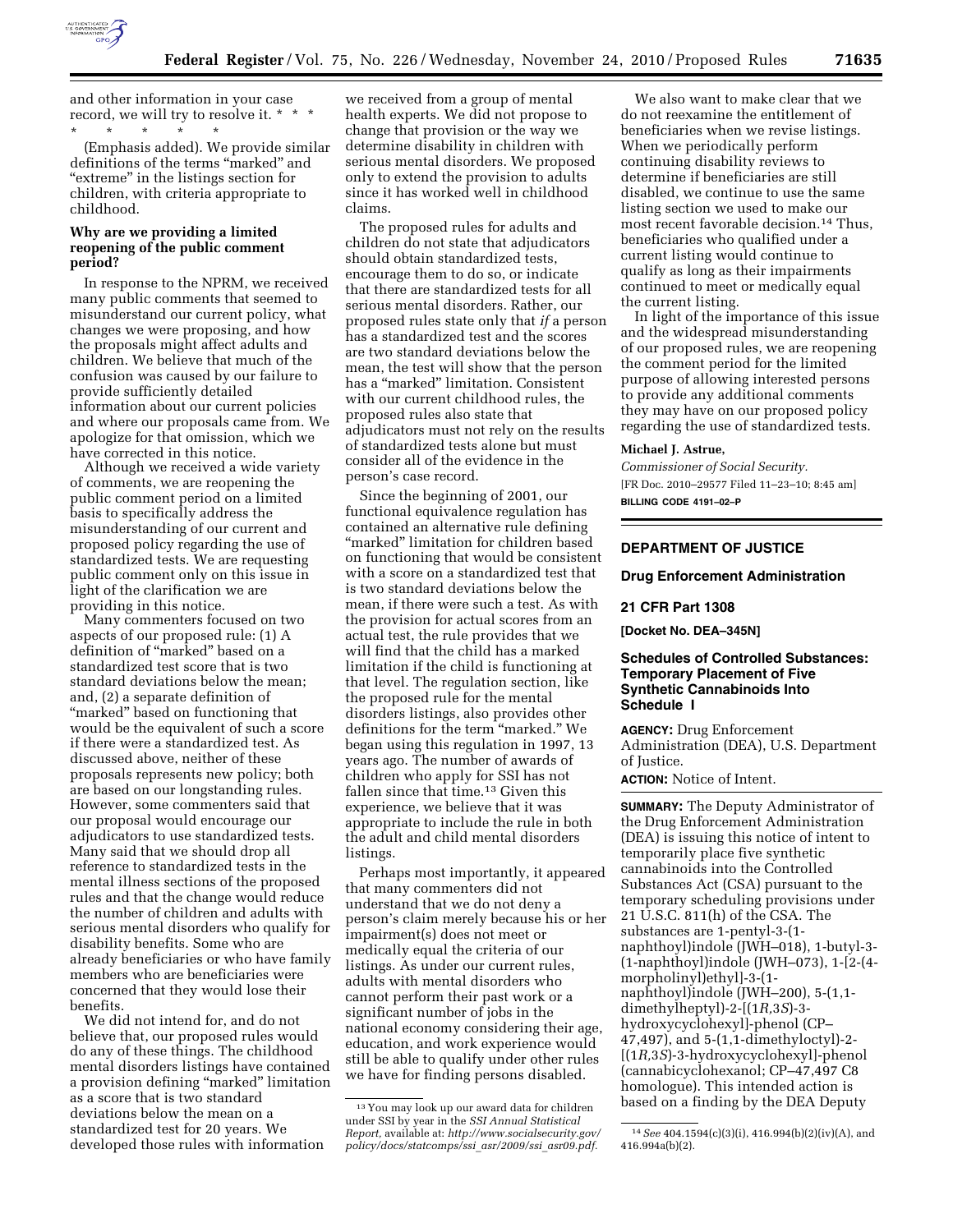Administrator that the placement of these synthetic cannabinoids into Schedule I of the CSA is necessary to avoid an imminent hazard to the public safety. Finalization of this action will impose criminal sanctions and regulatory controls of Schedule I substances under the CSA on the manufacture, distribution, possession, importation, and exportation of these synthetic cannabinoids.

# **FOR FURTHER INFORMATION CONTACT:**

Christine A. Sannerud, Ph.D., Chief, Drug and Chemical Evaluation Section, Office of Diversion Control, Drug Enforcement Administration, 8701 Morrissette Drive, Springfield, VA 22152, telephone (202) 307–7183, fax (202) 353–1263, or e-mail *[ode@dea.usdoj.gov.](mailto:ode@dea.usdoj.gov)* 

#### **SUPPLEMENTARY INFORMATION:**

#### **Background**

The Comprehensive Crime Control Act of 1984 (Pub. L. 98–473), which was signed into law on October 12, 1984, amended section 201 of the CSA (21 U.S.C. 811) to give the Attorney General the authority to temporarily place a substance into Schedule I of the CSA for one year without regard to the requirements of 21 U.S.C. 811(b) if he finds that such action is necessary to avoid imminent hazard to the public safety. The Attorney General may extend the temporary scheduling up to six months. A substance may be temporarily scheduled under the emergency provisions of the CSA if it is not listed in any other schedule under section 202 of the CSA (21 U.S.C. 812) or if there is no exemption or approval in effect under 21 U.S.C. 355 for the substance. The Attorney General has delegated his authority under 21 U.S.C. 811 to the Administrator of DEA (28 CFR 0.100). The Administrator has redelegated this function to the Deputy Administrator, pursuant to 28 CFR, appendix to subpart R, section 12.

Section 201(h)(4) of the CSA (21 U.S.C. 811(h)(4)) requires the Deputy Administrator to notify the Assistant Secretary for Health, delegate of the Secretary of Health and Human Services, of her intention to temporarily place a substance into Schedule I of the CSA. Comments submitted by the Assistant Secretary for Health in response to this notification, including whether there is an exemption or approval in effect for the substance in question under the Federal Food, Drug and Cosmetic Act, shall be taken into consideration before a final order is published.

In making a finding that placing a substance temporarily into Schedule I of

the CSA is necessary to avoid an imminent hazard to the public safety, the Deputy Administrator is required to consider three of the eight factors set forth in section 201(c) of the CSA (21 U.S.C. 811(c)). These factors are as follows: (4) History and current pattern of abuse; (5) The scope, duration and significance of abuse; and (6) What, if any, risk there is to the public health.

#### **Synthetic Cannabinoids**

Synthetic cannabinoids have been developed over the last 30 years for research purposes to investigate the cannabinoid system. No legitimate nonresearch uses have been identified for these synthetic cannabinoids. They have not been approved by the U.S. Food and Drug Administration for human consumption. These THC-like synthetic cannabinoids, 1-pentyl-3-(1 naphthoyl)indole (JWH–018), 1-butyl-3- (1-naphthoyl)indole (JWH–073), 1-[2-(4 morpholinyl)ethyl]-3-(1 naphthoyl)indole (JWH–200), 5-(1,1 dimethylheptyl)-2-[(1*R,*3*S*)-3 hydroxycyclohexyl]-phenol (CP– 47,497), and 5-(1,1-dimethyloctyl)-2- [(1*R,*3*S*)-3-hydroxycyclohexyl]-phenol (cannabicyclohexanol; CP–47,497 C8 homologue), are so termed for their THC-like pharmacological properties. Though they have similar properties to *delta*-9-tetrahydrocannabinol (THC) found in marijuana and have been found to be more potent than THC in animal studies. Numerous herbal products have been analyzed and JWH– 073, JWH–018, JWH–200, CP–47,497, and cannabicyclohexanol have been identified in varying mixture profiles and amounts spiked on plant material.

### **Factor 4. History and Current Pattern of Abuse**

The emergence of these synthetic cannabinoids represents a recent phenomenon in the designer drug market. Since the initial identification of JWH–018 in December 2008, many additional synthetic cannabinoids with purported psychotropic effects have been identified in related products. The popularity of these THC-like synthetic cannabinoids has greatly increased in the United States and they are being abused for their psychoactive properties. Primarily found laced on plant material, these synthetic cannabinoids are also being abused alone as self-reported on Internet discussion boards. This abuse has been characterized by both acute and long term public health and safety problems. Even though there is no accepted use for these synthetic cannabinoids, multiple shipments of JWH–018 and JWH–073 have been intercepted by U.S. Customs

and Border Protection in 2010, with one being in excess of 50 kilograms. Additionally, bulk loads of JWH–018 and JWH–200 have been seized by law enforcement in 2010. In Casper, Wyoming, products seized in a raid, which were laced with synthetic cannabinoids, were found in conjunction with illicit drugs.

The products containing these THClike synthetic cannabinoids are marketed as ''legal'' alternatives to marijuana and are being sold over the Internet and in tobacco and smoke shops, drug paraphernalia shops, and convenience stores. These synthetic cannabinoids alone or spiked on plant material have the potential to be extremely harmful due to their method of manufacture and high pharmacological potency. DEA has been made aware that smoking these synthetic cannabinoids for the purpose of achieving intoxication and experiencing the psychoactive effects is identified as a reason for emergency room visits and calls to poison control centers.

As of October 15, 2010, 15 states in the United States, European and Scandinavian countries have controlled one or more of the synthetic cannabinoids DEA is temporarily scheduling here.

# **Factor 5. Scope, Duration and Significance of Abuse**

According to forensic laboratory reports, the first appearance of these synthetic cannabinoids in the United States occurred in November 2008, when U.S. Customs and Border Protection analyzed "Spice" products. From January 2010 through September 2010, the National Forensic Laboratory Information System, a national repository of drug evidence analyses from forensic laboratories across the United States, reported over 500 exhibits relating to these synthetic cannabinoids from various States including Alabama, Arkansas, California, Florida, Hawaii, Iowa, Indiana, Kansas, Kentucky, Louisiana, Minnesota, Missouri, North Dakota, Nebraska, Nevada, Oklahoma, Pennsylvania, South Carolina, Tennessee, and Virginia. Additionally, the American Association of Poison Control Centers (AAPCC) has reported receiving over 1,500 calls as of September 27, 2010, relating to products spiked with these synthetic cannabinoids from 48 states and the District of Columbia.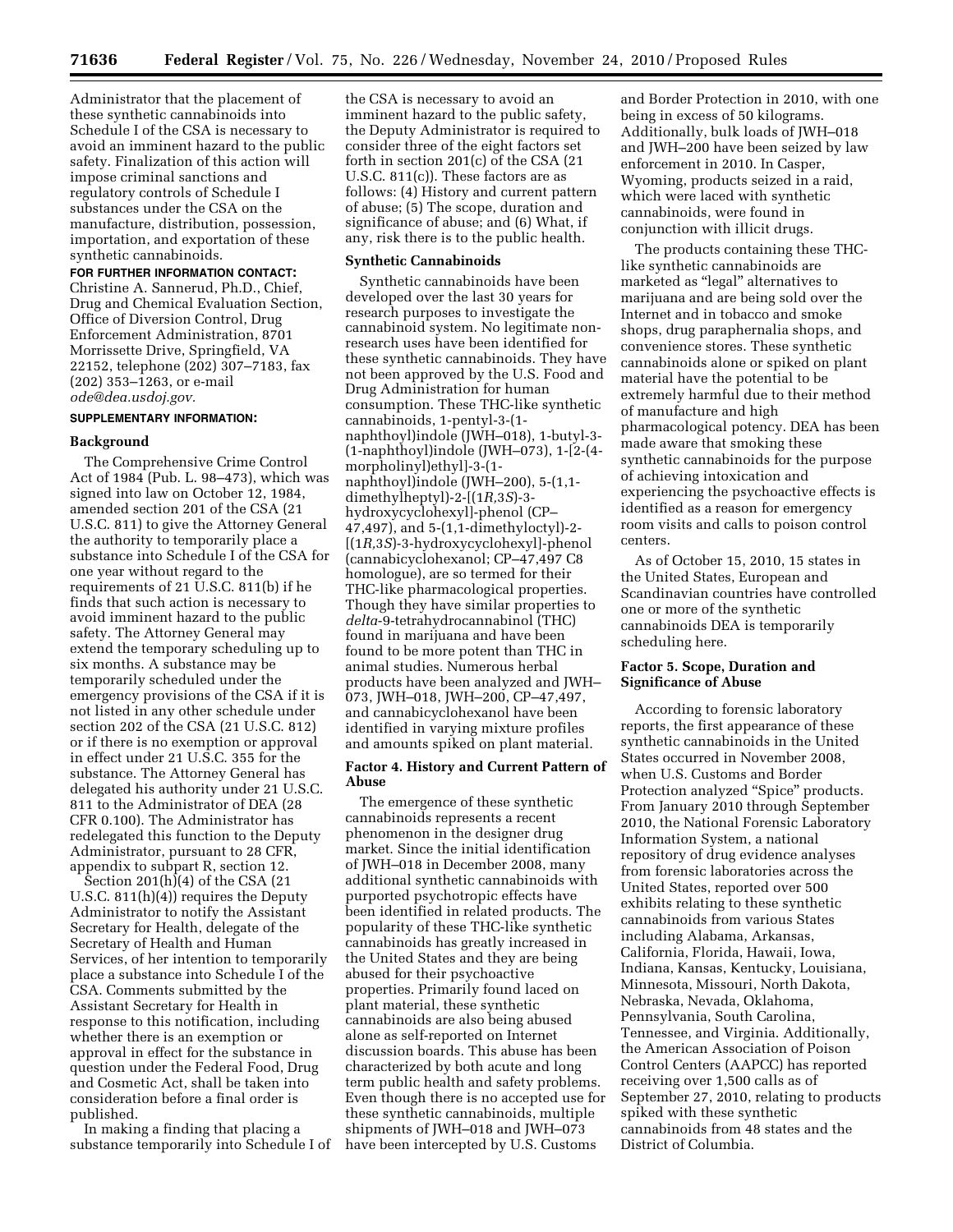## **Factor 6. What, if Any, Risk There Is to the Public Health**

JWH–018, JWH–073, JWH–200, CP– 47,497, and cannabicyclohexanol share pharmacological similarities with the Schedule I substance THC. Health warnings have been issued by numerous state public health departments and poison control centers describing the adverse health effects associated with these synthetic cannabinoids and their related products including agitation, anxiety, vomiting, tachycardia, elevated blood pressure, seizures, hallucinations and non-responsiveness. Case reports describe psychotic episodes, withdrawal, and dependence associated with use of these synthetic cannabinoids, similar to syndromes observed in cannabis abuse. Emergency room physicians have reported admissions connected to the abuse of these synthetic cannabinoids. Additionally, when responding to incidents involving individuals who have reportedly smoked these synthetic cannabinoids, first responders report that these individuals suffer from intense hallucinations. Detailed chemical analysis by DEA and other investigators have found these synthetic cannabinoids spiked on plant material in products marketed to the general public. The risk of adverse health effects is further increased by the fact that similar products vary in the composition and concentration of synthetic cannabinoids(s) spiked on the plant material.

Self-reported abuse of these THC-like synthetic cannabinoids alone and spiked on plant material appear on Internet discussion boards. According to self-reports, these substances are cannabis-like (or THC-like) in their psychoactive effects and are more potent than THC in this regard. The most common route of administration of these synthetic cannabinoids is by smoking, using a pipe, water pipe, or rolling the drug-spiked plant material in cigarette papers.

The marketing of products that contain one or more of these synthetic cannabinoids is geared towards teens and young adults. Despite disclaimers that the products are not intended for human consumption, retailers promote that routine urinalysis tests will not typically detect the presence of these synthetic cannabinoids.

Furthermore, a number of the products and synthetic cannabinoids appear to originate from foreign sources and are manufactured in the absence of quality controls and devoid of regulatory oversight. These products

and associated synthetic cannabinoids are readily accessible via the Internet.

DEA has considered the three criteria for placing a substance into Schedule I of the CSA (21 U.S.C. 812). The data available and reviewed for JWH–073, JWH–018, JWH–200, CP–47,497, and cannabicyclohexanol indicate that these synthetic cannabinoids each have a high potential for abuse, no currently accepted medical use in treatment in the United States and are not safe for use under medical supervision.

Based on the above data, the continued uncontrolled manufacture, distribution, importation, exportation, and abuse of JWH–018, JWH–073, JWH– 200, CP–47,497, and cannabicyclohexanol pose an imminent hazard to the public safety. DEA is not aware of any recognized therapeutic uses of these synthetic cannabinoids in the United States. As required by section 201(h)(4) of the CSA (21 U.S.C. 811(h)), the Deputy Administrator in a letter dated October 6, 2010, notified the Assistant Secretary of Health of the intention to temporarily place five synthetic cannabinoids in Schedule I.

In accordance with the provisions of section 201(h) of the CSA (21 U.S.C. 811(h)) and 28 CFR 0.100, the Deputy Administrator has considered the available data and the three factors required to support a determination to temporarily schedule five synthetic cannabinoids: 1-butyl-3-(1 naphthoyl)indole, 1-pentyl-3-(1 naphthoyl)indole, 1-[2-(4 morpholinyl)ethyl]-3-(1 naphthoyl)indole, 5-(1,1 dimethylheptyl)-2-[(1*R,*3*S*)-3 hydroxycyclohexyl]-phenol, and 5-(1,1 dimethyloctyl)-2-[(1*R,*3*S*)-3 hydroxycyclohexyl]-phenol in Schedule I of the CSA and finds that placement of these synthetic cannabinoids into Schedule I of the CSA is necessary to avoid an imminent hazard to the public safety.

Because the Deputy Administrator finds that it is necessary to temporarily place these synthetic cannabinoids into Schedule I to avoid an imminent hazard to the public safety, the final order, if issued, will be effective on the date of publication of the order in the **Federal Register**. JWH–018, JWH–073, JWH– 200, CP–47,497, and cannabicyclohexanol will be subject to the regulatory controls and administrative, civil and criminal sanctions applicable to the manufacture, distribution, possession, importing and exporting of a Schedule I controlled substance under the CSA. Further, it is the intention of the Deputy Administrator to issue such a final order as soon as possible after the expiration

of thirty days from the date of publication of this notice and the date that notification was transmitted to the Assistant Secretary for Health.

### **Regulatory Certifications**

#### *Regulatory Flexibility Act*

The Deputy Administrator hereby certifies that this rulemaking has been drafted in accordance with the Regulatory Flexibility Act (5 U.S.C. 601–612), has reviewed this regulation, and by approving it certifies that this regulation will not have a significant economic impact on a substantial number of small entities. This action provides a notice of intent to temporarily place 1-butyl-3-(1 naphthoyl)indole, 1-pentyl-3-(1 naphthoyl)indole, 1-[2-(4 morpholinyl)ethyl]-3-(1 naphthoyl)indole, 5-(1,1 dimethylheptyl)-2-[(1*R,*3*S*)-3 hydroxycyclohexyl]-phenol, and 5-(1,1 dimethyloctyl)-2-[(1*R,*3*S*)-3 hydroxycyclohexyl]-phenol into Schedule I of the CSA. DEA is not aware of any legitimate non-research uses for these synthetic cannabinoids in the United States.

#### *Executive Order 12988*

This regulation meets the applicable standards set forth in Sections 3(a) and 3(b)(2) of Executive Order 12988 Civil Justice Reform.

### *Executive Order 13132*

This rulemaking does not preempt or modify any provision of State law; nor does it impose enforcement responsibilities on any State; nor does it diminish the power of any State to enforce its own laws. Accordingly, this rulemaking does not have federalism implications warranting the application of Executive Order 13132.

#### *Unfunded Mandates Reform Act of 1995*

This rule will not result in the expenditure by State, local and tribal governments, in the aggregate, or by the private sector, of \$126,400,000 or more (adjusting for inflation) in any one year, and it will not significantly or uniquely affect small governments. Therefore, no actions were deemed necessary under the provisions of the Unfunded Mandates Reform Act of 1995.

#### *Congressional Review Act*

This rule is not a major rule as defined by 804 of the Small Business Regulatory Enforcement Fairness Act of 1996 (Congressional Review Act). This rule will not result in an annual effect on the economy of \$100,000,000 or more; a major increase in costs or prices; or significant adverse effects on